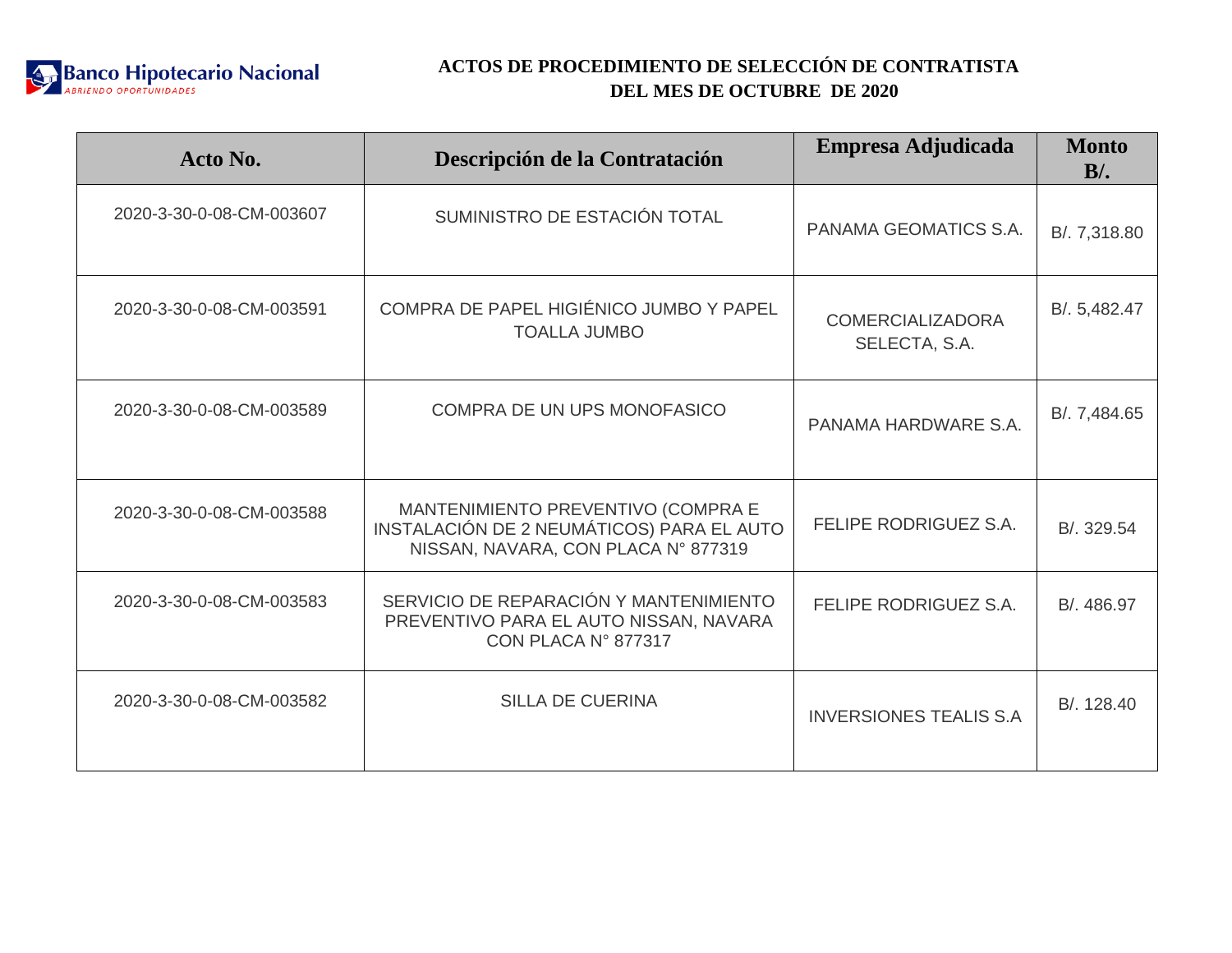

| 2020-3-30-0-08-CM-003580 | REPARACIÓN Y MANTENIMIENTO PREVENTIVO<br>DEL AUTO TOYOTA, FORTUNER, CON PLACA N°<br>GO4072                  | FELIPE RODRIGUEZ S.A.                                | B/. 426.78    |
|--------------------------|-------------------------------------------------------------------------------------------------------------|------------------------------------------------------|---------------|
| 2020-3-30-0-08-CM-003579 | CONFECCIÓN DE CARPETAS                                                                                      | <b>IMPRESOS Y DISEÑOS</b><br><b>HERMANOS RUILOBA</b> | B/. 340.00    |
| 2020-3-30-0-08-CM-003578 | <b>EQUIPO DE NEBULIZACION</b>                                                                               | D & D MULTISERVICIOS, S.<br>Α.                       | B/. 1,492.65  |
| 2020-3-30-0-08-CM-003604 | SERVICIOS DE PRUEBAS DE ACCESO NO<br>AUTORIZADO.                                                            | <b>ADJUDICADO</b>                                    | B/. 42,800.00 |
| 2020-3-30-0-08-CM-003625 | SERVICIO DE EVALUACIÓN DE CIBERSEGURIDAD<br><b>BANCO HIPOTECARIO NACIONAL.</b>                              | <b>ADJUDICADO</b>                                    | B/. 48,150.00 |
| 2020-3-30-0-08-CM-003626 | <b>ALQUILER DE AUTO</b>                                                                                     | <b>DOLLAR CAR RENTAL</b>                             | B/. 4,654.50  |
| 2020-3-30-0-08-CM-003622 | MANTENIMIENTO PREVENTIVO Y CORRECTIVO<br>DEL AUTO TOYOTA, LAND CRUISER, PRADO CON<br><b>PLACA N° 010317</b> | FELIPE RODRIGUEZ S.A.                                | B/. 862.99    |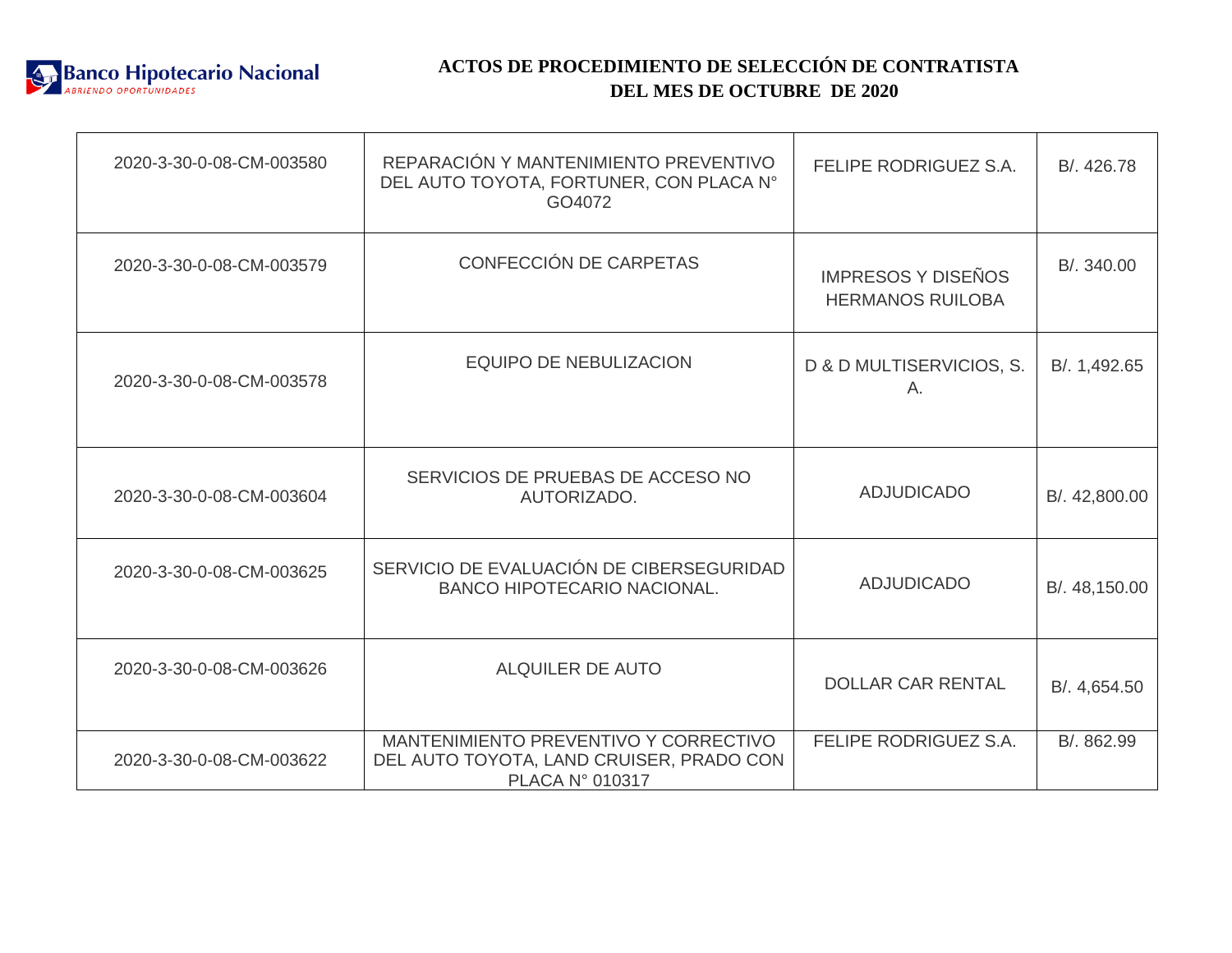

| 2020-3-30-0-08-CM-003621 | <b>COMPRA DE DRONE</b>                                                                                                                                                                           | <b>LINKTEC</b>                       | B/. 1,700.00 |
|--------------------------|--------------------------------------------------------------------------------------------------------------------------------------------------------------------------------------------------|--------------------------------------|--------------|
| 2020-3-30-0-08-CM-003620 | <b>COMPRA DE HERRAMIENTAS PARA EL</b><br>DEPARTAMENTO DE TRANSPORTE DEL BHN                                                                                                                      | <b>SRG SOLUCIONES</b>                | B/. 995.10   |
| 2020-3-30-0-08-CM-003619 | PAGO A DIPLOMADO                                                                                                                                                                                 | <b>ESTRATEGIA SIN LIMITES</b><br>S.A | B/. 8,925.00 |
| 2020-3-30-0-08-CM-003618 | SERVICIO DE INSTALACIÓN DE PITO PARA EL<br>AUTO, NISSAN, NAVARA, CON PLACA Nº 877319                                                                                                             | FELIPE RODRIGUEZ S.A.                | B/. 169.41   |
| 2020-3-30-0-08-CM-003614 | MANTENIMIENTO CORRECTIVO (CAMBIO DE<br>RETENEDORA) PARA EL AUTO VOLKSWAGEN,<br>POLO, AÑO 2015, CON PLACA Nº GO4171. LAS<br>PIEZAS DEBEN TENERLAS EN STOCK Y TIENEN<br><b>QUE SER ORIGINALES.</b> | <b>CONSULTENOS</b>                   | B/. 365.49   |
| 2020-3-30-0-08-CM-003613 | MANTENIMIENTO PREVENTIVO PARA EL<br>VEHÍCULO VOLKSWAGEN, POLO, CON PLACA Nº<br>GO4172. LAS PIEZAS DEBEN TENERLAS EN<br>STOCK Y TIENEN QUE SER ORIGINALES.                                        | <b>CONSULTENOS</b>                   | B/. 424.22   |
| 2020-3-30-0-08-CM-003611 | SERVICIO DE MANTENIMIENTO PREVENTIVO Y<br>CORRECTIVO DEL AUTO VOLKSWAGEN, TIGUAN,<br>CON PLACA N° GO4168                                                                                         | FELIPE RODRIGUEZ S.A.                | B/. 680.81   |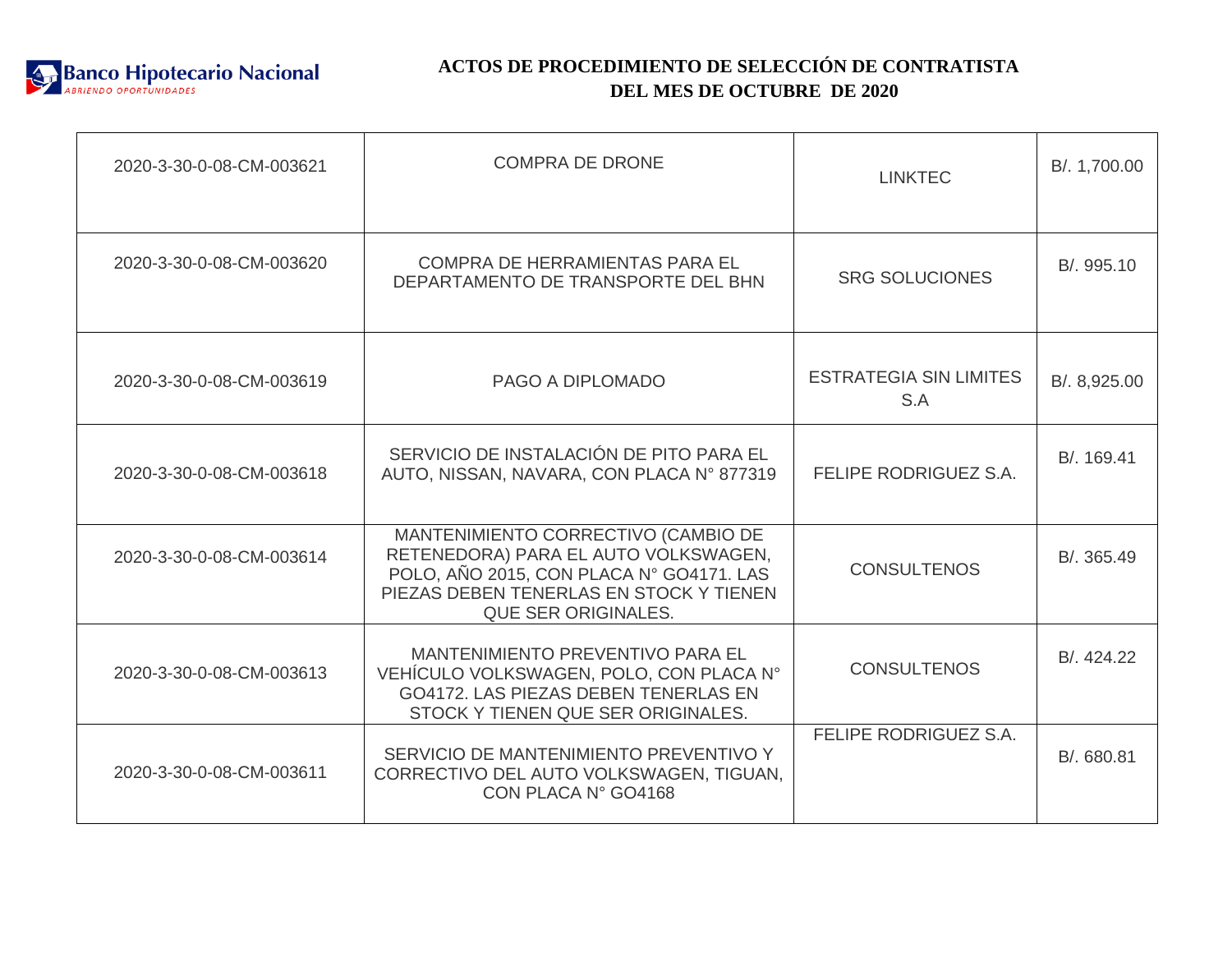

| 2020-3-30-0-08-CM-003601 | MANTENIMIENTO PREVENTIVO DEL AUTOMÓVIL<br>BUSITO, TOYOTA, HIACE, CON PLACA N° GO9311 | FELIPE RODRIGUEZ S.A.                                                | B/. 458.99   |
|--------------------------|--------------------------------------------------------------------------------------|----------------------------------------------------------------------|--------------|
| 2020-3-30-0-08-CM-003600 | COMPUTADORA LAPTOP Y MALETÍN PARA<br><b>LAPTOP</b>                                   | <b>UTECH</b>                                                         | B/. 1,500.00 |
| 2020-3-30-0-08-CM-003596 | <b>IMPRESORA MULTIFUNCIONAL</b>                                                      | UTICENTRO DAVID Y<br><b>ELIZABETH RIVERA</b>                         | B/. 2,846.20 |
| 2020-3-30-0-08-CM-003594 | REPARACIÓN DEL AUTO NISSAN, NAVARA, CON<br><b>PLACA N° 877317</b>                    | FELIPE RODRIGUEZ S.A.                                                | B/. 192.60   |
| 2020-3-30-0-08-CM-003590 | MATERIALES PARA INSTALACIÓN DE PRUEBA DE<br><b>CABLEADO DE RED</b>                   | <b>ENCOM GLOBAL</b>                                                  | B/. 1,658.50 |
| 2020-3-30-0-08-CM-003581 | MOBILIARIO PARA SALA DE LACTANCIA                                                    | <b>JV ENGINEERING</b><br>SOLUTIONS / JOSE A.<br><b>VILLARREAL G.</b> | B/. 1,187.70 |
| 2020-3-30-0-08-CM-003578 | <b>EQUIPO DE NEBULIZACION</b>                                                        | D & D MULTISERVICIOS, S.<br>A.                                       | B/. 1,492.65 |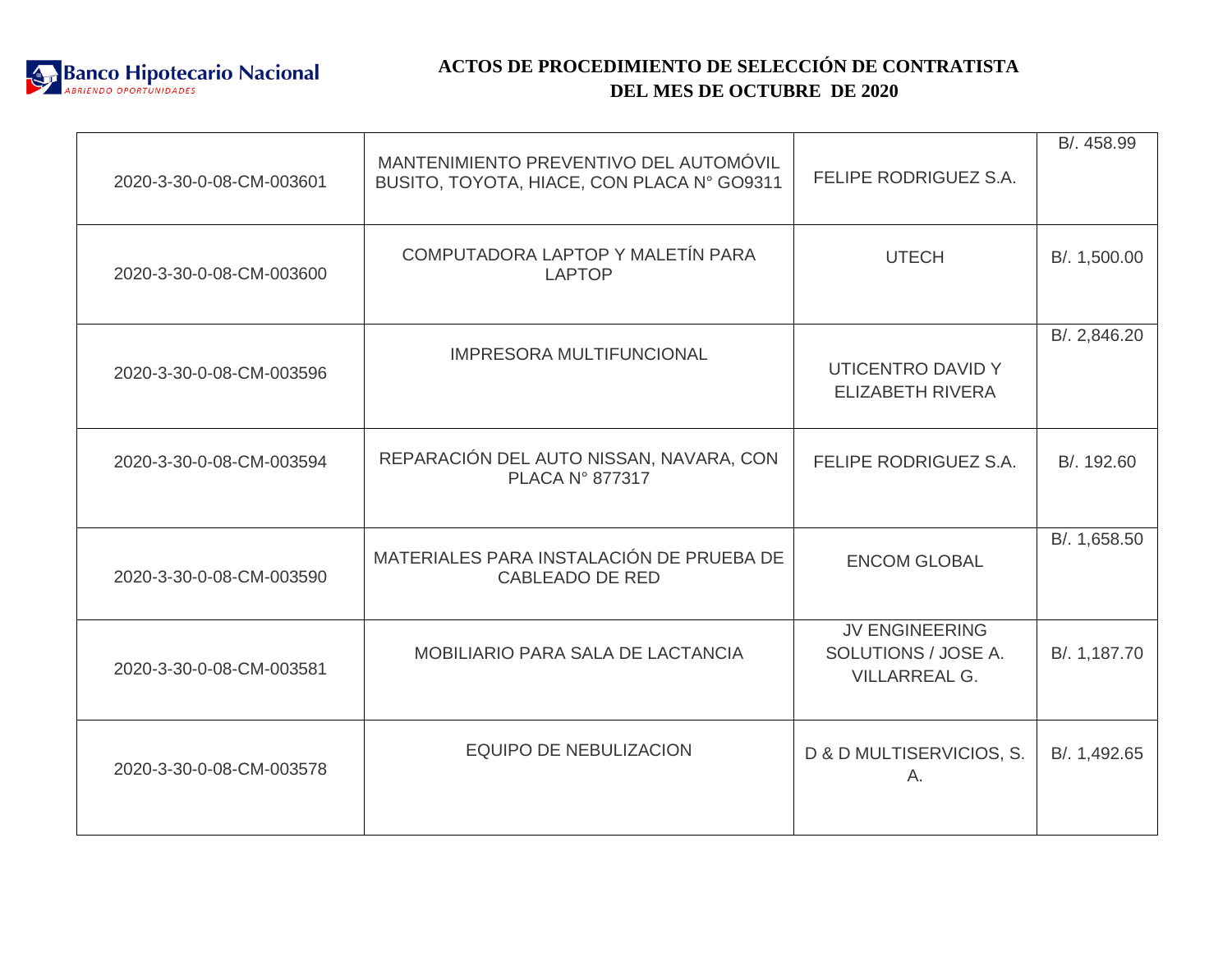

| 2020-3-30-0-08-CM-003446 | SERVICIO DE GRABACIÓN DE CUÑA   | <b>WISDOM RIVER AGENCY</b>              | B/. 1,177.00 |
|--------------------------|---------------------------------|-----------------------------------------|--------------|
| 2020-3-30-0-08-RC-000858 | <b>4 PLANES DE CELULARES</b>    | <b>CABLE AND WIRELESS</b>               | B / 1,359.75 |
| 2020-3-30-0-08-RC-000859 | <b>NEVERA MEDIANA</b>           | <b>INDUSRIAS</b><br>AGROSERVICIOS ROMAC | B/. 302.81   |
| 2020-3-30-0-08-RC-000861 | <b>PLANES 2 CELUALRES</b>       | <b>CABLE AND WIRELESS</b>               | B/. 509.91   |
| 2020-3-30-0-08-RC-000862 | <b>LAPTOP PROCESADORA INTEL</b> | COMPULAB, S.A.                          | B/. 1,694.88 |
| 2020-3-30-0-08-RC-000863 | <b>LAPTOP 15 PULGADAS</b>       | COMPULAB, S.A.                          | B/. 1,694.88 |
| 2020-3-30-0-08-RC-000864 | <b>MONITOR 27 PULGADAS</b>      | <b>FORMAS Y SISTEMAS</b>                | B/. 175.69   |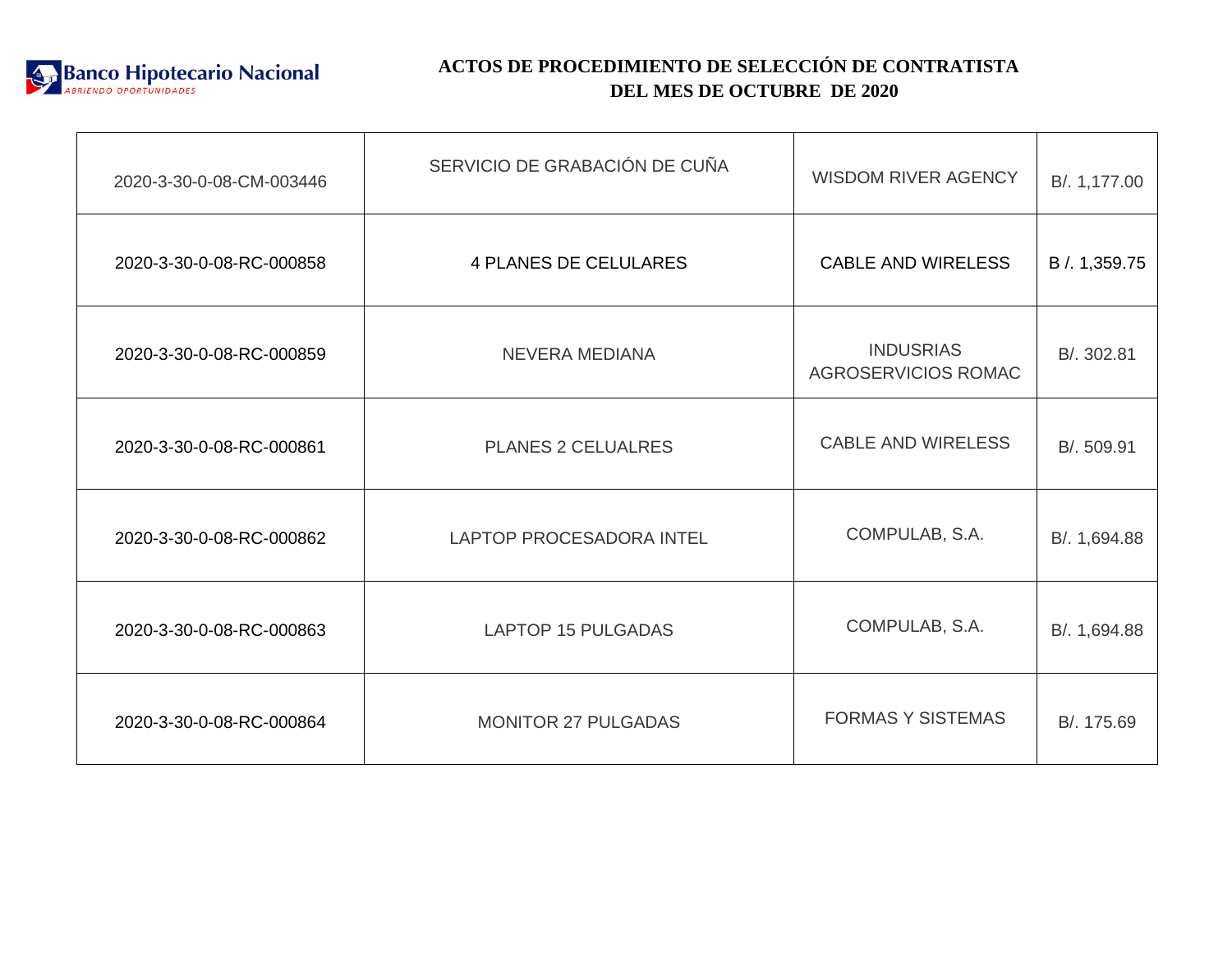

| 2020-3-30-0-08-RC-000865 | <b>DISPENSADORES PARA AGUA</b>                                                                                       | TECNIC GROUP, S.A.                | B/. 624.21                                          |
|--------------------------|----------------------------------------------------------------------------------------------------------------------|-----------------------------------|-----------------------------------------------------|
| 2020-3-30-0-08-CM-003576 | MANTENIMIENTO PREVENTIVO Y CORRECTIVO<br>PARA AUTO VOLKSWAGEN, AMAROK CON PLACA<br>N° GO4170                         | <b>FELIPE RODRIGUEZ S.A.</b>      | B/. 662.28                                          |
| 2020-3-30-0-08-LP-003597 | SERVICIO DE INVENTARIO, ANÁLISIS Y<br>DIAGNÓSTICO DE LOS BIENES REPOSEIDOS DEL<br><b>BANCO HIPOTECARIO NACIONAL.</b> | <b>ADJUDICADO</b>                 | <b>PRECIO</b><br><b>REFERENCIA</b><br>B/. 90,000.00 |
| 2020-3-30-0-08-CM-003501 | SERVICIO DE REALIZACIÓN DE 8 VIDEOS PARA<br><b>REDES SOCIALES</b>                                                    | ALEJANDRO GARRIDO<br><b>PEREZ</b> | B/. 2,000.00                                        |
| 2020-3-30-0-08-CM-003507 | SERVICIO DE PRODUCCIÓN Y GRABACIÓN DE 4<br><b>VIDEOS PARA DIFUNDIR EN REDES SOCIALES</b>                             | LA VITRINA, S.A.                  | B/. 9,630.00                                        |
| 2020-3-30-0-08-CM-003508 | SERVICIO DE IMPRESIÓN DE 8 BANNER DEL<br><b>BANCO HIPOTECARIO NACIONAL</b>                                           | <b>WISDOM RIVER AGENCY</b>        | B/. 1,926.00                                        |